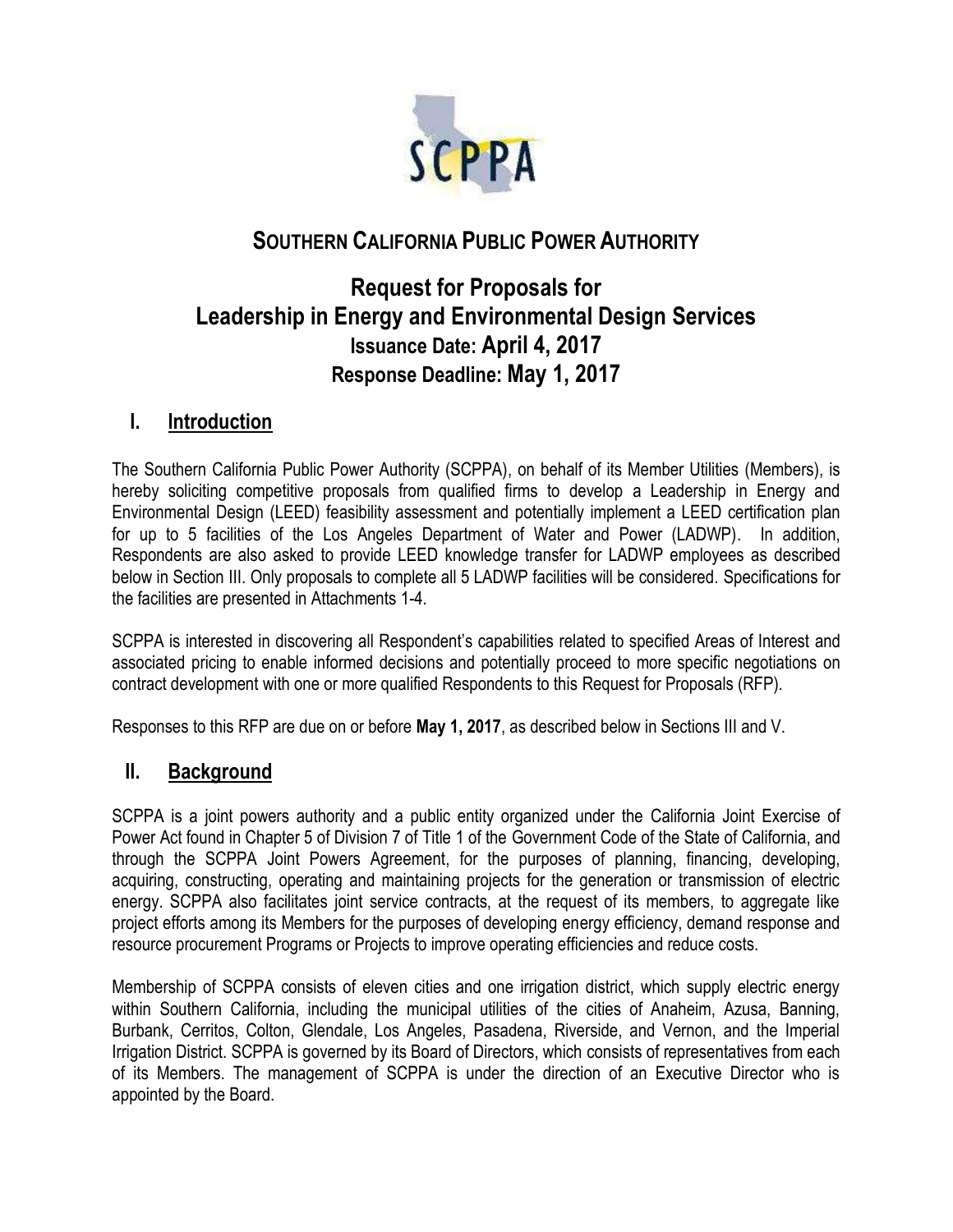Any service contract subsequently entered into by SCPPA pursuant to this RFP would be utilized directly by the interested Members to serve their respective utility customers' needs. The service and work products would be ordered and approved directly by SCPPA and/or the participating Members and the billing would be administered through SCPPA.

# **III. Areas of Interest**

A certain SCPPA Member, the Los Angeles Department of Water and Power, (1.6 million customers and over 2 million meters) has expressed potential interest in services related to **LEED Existing Building: Operations & Maintenance, Version 2009 (EBOM v2009) Feasibility Assessment and Certification and Training.** A minimum of LEED "Silver" level certification is sought for five (5) LADWP facilities. See Attachments 1-4 for facility specifications. Both Phase 1 (Feasibility Assessment & Certification Plan Optional Services) and Phase 2 (Certification and Optional Services) for all 5 LADWP must be completed within 18 months of contract execution. A detailed project timeline to complete both Phases shall be submitted in the proposal.

### *Phase 1: LEED EBOM v2009 Feasibility Assessment & Certification Plan*

#### *Task 1: Feasibility Assessment*

Conduct and produce a LEED EBOM v2009 feasibility assessment. The feasibility assessment will identify significant gaps and/or challenges to achieve and comply with each prerequisite and credit. The feasibility assessment must include a summary of the various certification (Silver, Gold, and Platinum) scenarios. The feasibility assessments for all 5 facilities must be completed within 30 days of contract execution. Specific activities will include, but not be limited to:

- Confirmation of LEED EBOM V2009 target credits with LADWP.
- Develop implementation schedule and establish performance period.
- Meet with LADWP staff to review existing LADWP policies, and discuss documentation requirements and processes.

Provide written recommendations for aligning existing policies/procedures with LEED requirements.

### *Task 2: Certification Plan*

Based on the feasibility assessment, Contractor shall work with the LADWP staff to create a certification plan that outlines the credits to pursue, compliance paths and strategies for those credits, the certification level LADWP intends to achieve, and implementation schedule. Contractor shall develop a tracking system with timeline to track progress on certification. All activities within the certification plan must be completed within 18 months after contract execution. The Certification Plan for all 5 facilities must be completed within 30 days of contract execution. Specific activities will include, but not be limited to:

- Finalize EPA Energy Star rating.
- Register project in LEED online.
- Manage and assign documentation tasks.
- Develop Summary Report, including LEED Checklist.
- Liaise with GBCI, as needed.

### *Task 3: Knowledge Transfer*

The contractor shall facilitate the transfer of skills and knowledge to Department personnel in developing the feasibility assessment and certification plan (Tasks 1 and 2, above). Knowledge transfer may include hands‐on training to Department personnel, providing materials used in these Tasks, and Department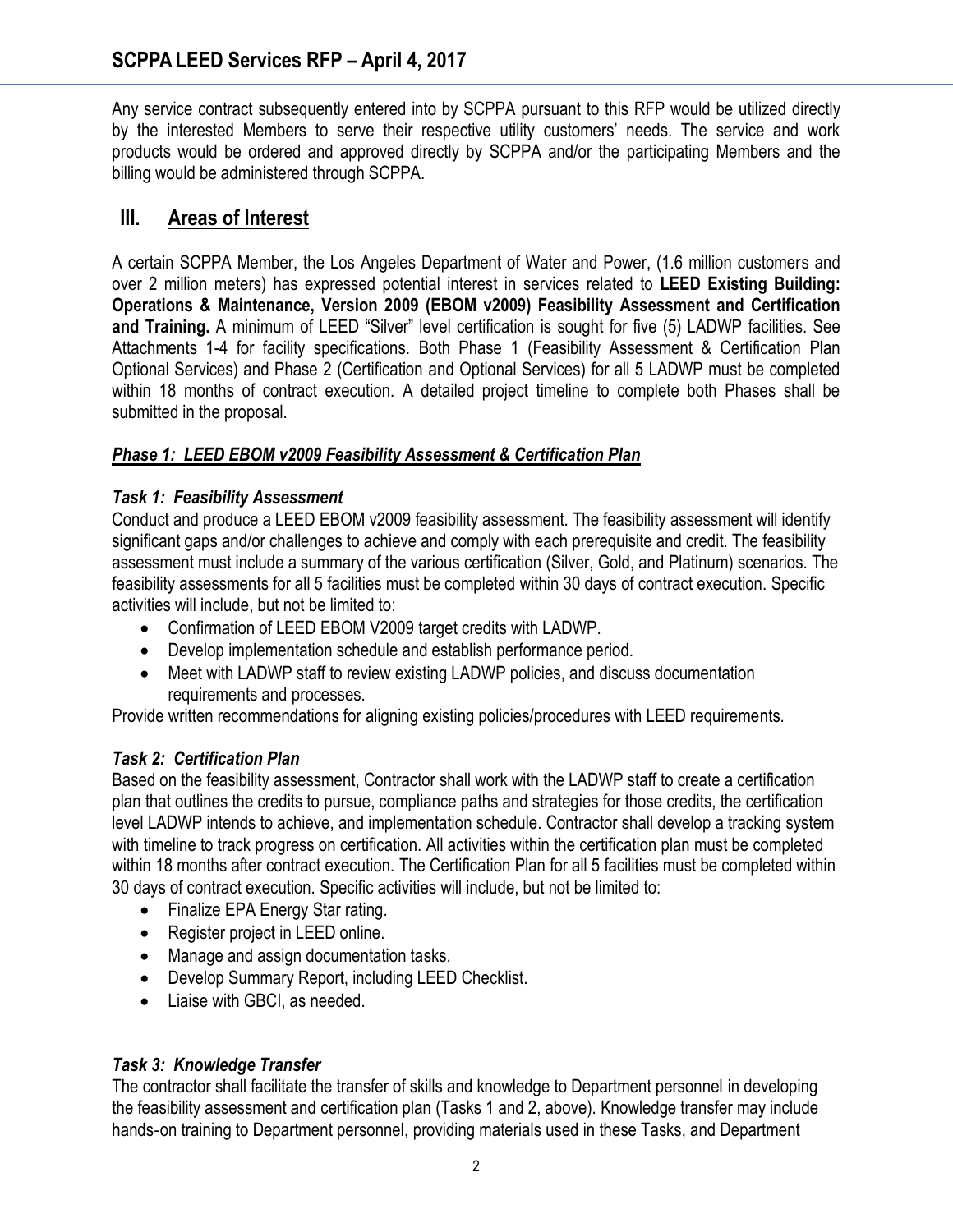personnel working closely at all stages of the process through final certification. A formal list of specific deliverables under this Task may be negotiated between the Department and the contractor following award under this RFP.

### *Phase 1 Optional Services (As Needed)*

These tasks are optional and will be performed only if requested by LADWP. Additional assessments may be necessary to identify specific projects that must be implemented to comply with each LEED EBOM v2009 prerequisite and credit. Contractor will include the additional time and cost needed for each additional assessment to be completed, including subcontractor costs if applicable. This may include, but is not limited to:

- Energy auditing to help LADWP facility manager assess how much energy the building uses and evaluate what measures LADWP should implement to improve the building energy efficiency and/ or reduce the building's energy consumption.
- Performing a waste audit to determine the specific types of materials that make up the building waste stream. The waste auditing process will allow LADWP facility managers to identify opportunities for diverting waste streams away from the landfill and toward recycling or composting.
- Occupant indoor environment survey to identify building services and design features that are either working or not working.
- Other energy consumption and generation auditing and analyzing that are needed to meet certification.
- Non-energy related audit and analyses related to light pollution, indoor air quality, sustainable purchasing, sustainable products, water usage, and occupant comfort.
- Write specifications for bids that LADWP can use to procure and install new equipment and systems that will assist in achieving certification.
- Associated tasks, as needed.

### *Phase 2: Certification*

Task 4 through Task 5 described below must be completed within 18 months after contract execution. Contractor will be responsible for submitting the LEED EBOM v2009 Certification Application and keep LADWP project managers apprised of timelines and schedules associated with GBCI review and approval.

#### *Task 4: Facilitate and track implementation of the Certification Plan*

Contractor"s assigned project manager in consultation with the LADWP project managers shall assist in implementing the Certification Plan. Base services will include, but not be limited to the following activities:

- Guide LADWP through certification, including management of documentation, submittals, and responses to LEED review comments;
- Facilitate/oversee the work of the LADWP team in development and update of building operations, building upgrades and repairs, plans and standards to meet the requirements of the LEED rating system;
- Provide a list of specific data or documentation that may be required from staff and current onsite contractors;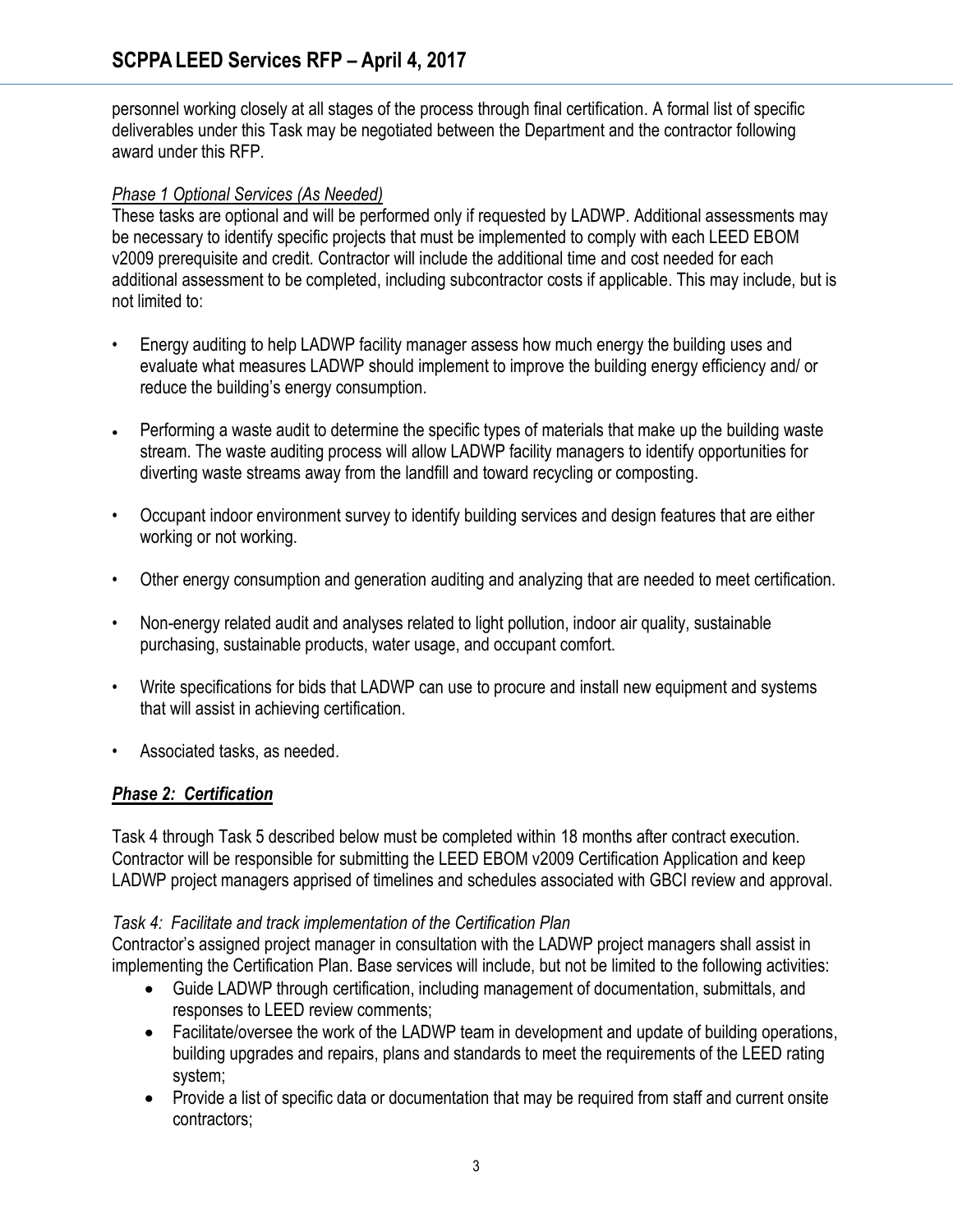- Track progress on the certification schedule using an agreed upon tracking system.
- Provide ongoing reports to update LADWP staff and management on certification.
- Provide quidance/assistance for completion of LEED EBOM v2009 credit forms;
- Submit policy and tracking documentation to USGBC for certification review;
- Liaise with GBCI to negotiate LEED interpretations, as needed;
- Facilitate outside airflow testing for the building and complete documentation of prerequisites and credits to meet ASHRAE 62.1 standards.

The labor and materials for specification building upgrades and construction projects are the responsibility of LADWP.

Contractor will guide LADWP on creating electronic property document files that LADWP can use for recertification. Contractor deliverables, supporting information and documentation, and data may include but are not limited to:

- Photo logs
- Site and landscape plans, architectural plans, mechanical plans, and electrical plans
- Light fixture counts and specification
- Plumbing fixture counts and specification
- Irrigation controller settings
- Waste management audit and plan, including a waste characterization audit
- Obtain waste management hauler and purchasing information
- System tests results calculations and requirement attachments for IEQ submittal
- Building fundamental operation plan standardized format for all documents to be submitted to GBCI
- All other required documentation, receipts, and reports required for LEED EB: O&M credits

#### *Task 5: LEED EBOM v2009 final certification and documentation*

#### *Subtask 5.1: Performance Period*

Once the *LEED EBOM v2009* compliant policies and systems are in place and LADWP has completed work on construction and upgrades, Contractor will conduct the "performance period," a three-month period during which sustainable practices are maintained, tracked, and documented for the certification application. During this phase, Contractor shall be in close and ongoing contact over the term of performance period with LADWP staff, reviewing data outcomes, assessing program effectiveness, and developing final documentation.

#### *Subtask 5.2: Documentation, Review and Finalization*

Upon completion of the performance period, Contractor shall perform a comprehensive document review, performing all final calculations, and finalizing all program/policy materials that were prepared in Phase 2, Task 3.

#### *Subtask 5.3: Certification Application*

Contractor shall work with LADWP staff to coordinate all the elements of the LEED application. When LADWP is satisfied that all the elements of the application are complete and ready for submission,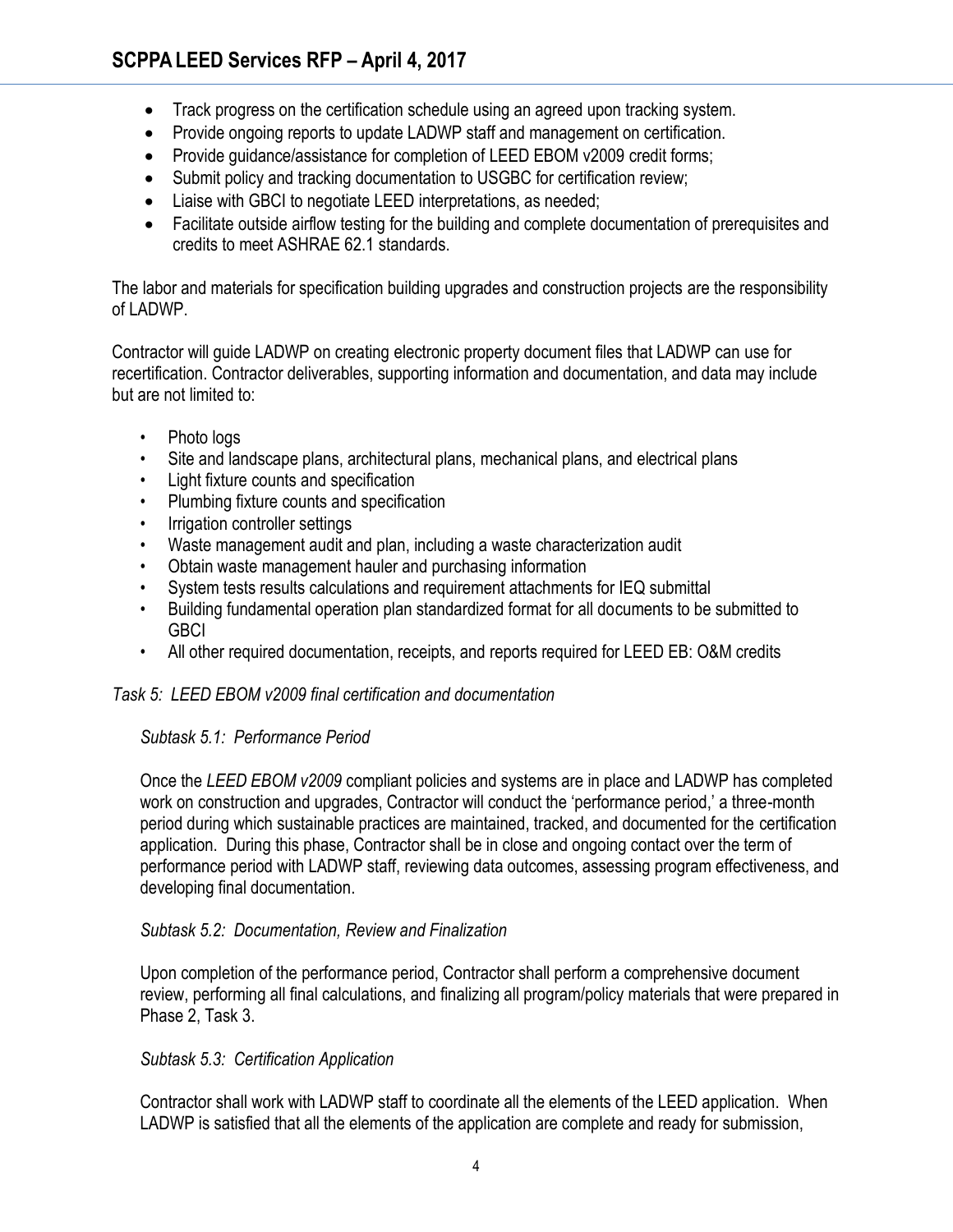Contractor shall submit the application for review to GBCI. Once submitted, Contractor shall be primarily responsible for managing the LEED application process, with LADWP assistance, input and approval.

Once final application is approved by GBCI, Contractor shall provide a LEED EBOM v2009 plaque or most current USGBC certification acknowledgement to LADWP.

LADWP's goal for the final certification is a minimum Silver level. If the certification level granted by GBCI does not meet the minimum level, Contractor shall provide documentation of metrics obtained through this process and an outline of what policies, equipment or building retrofits need to be implemented in order to earn, if possible, a future LEED EBOM Silver certification.

Contractor shall develop re-certification plan, with steps and action items needed to re-certify the building as LEED Silver or better, to LADWP.

#### *Optional Certification Services*

Optional certification services must be approved by LADWP and may include:

- Light Measurements
- Oversight of waste stream audit
- Alternative Transportation Survey
- ASHRAE Level 2 Assessment
- Oversight of APPA Custodial Effectiveness Assessment
- Training for managerial staff during the Performance Period
- Existing Building Commissioning: Investigation and Analysis (EAC2.1) Option A: Commissioning Process
- Existing Building Commissioning: Investigation and Analysis (EAC2.1) Option B: ASHRAE Level II Energy Audit
- Existing Building Commissioning: Ongoing Commissioning (EAC2.3).

# **Timeline / Schedule\***

| <b>SCPPA LEED Services RFP Selection Process</b> |                              |
|--------------------------------------------------|------------------------------|
| <b>Schedule of Requirements</b>                  | <b>Target Date(s)</b>        |
| <b>Issue RFP</b>                                 | April 4, 2017                |
| Questions Due                                    | No later than April 19, 2017 |
| Responses Due                                    | No later than May 1, 2017    |
| Review of Responses                              | May - June 2017              |
| Interviews (if necessary)                        | May - June 2017              |
| Selection of Respondent(s)                       | June 2017                    |

**\***Timeline/Schedule is subject to change.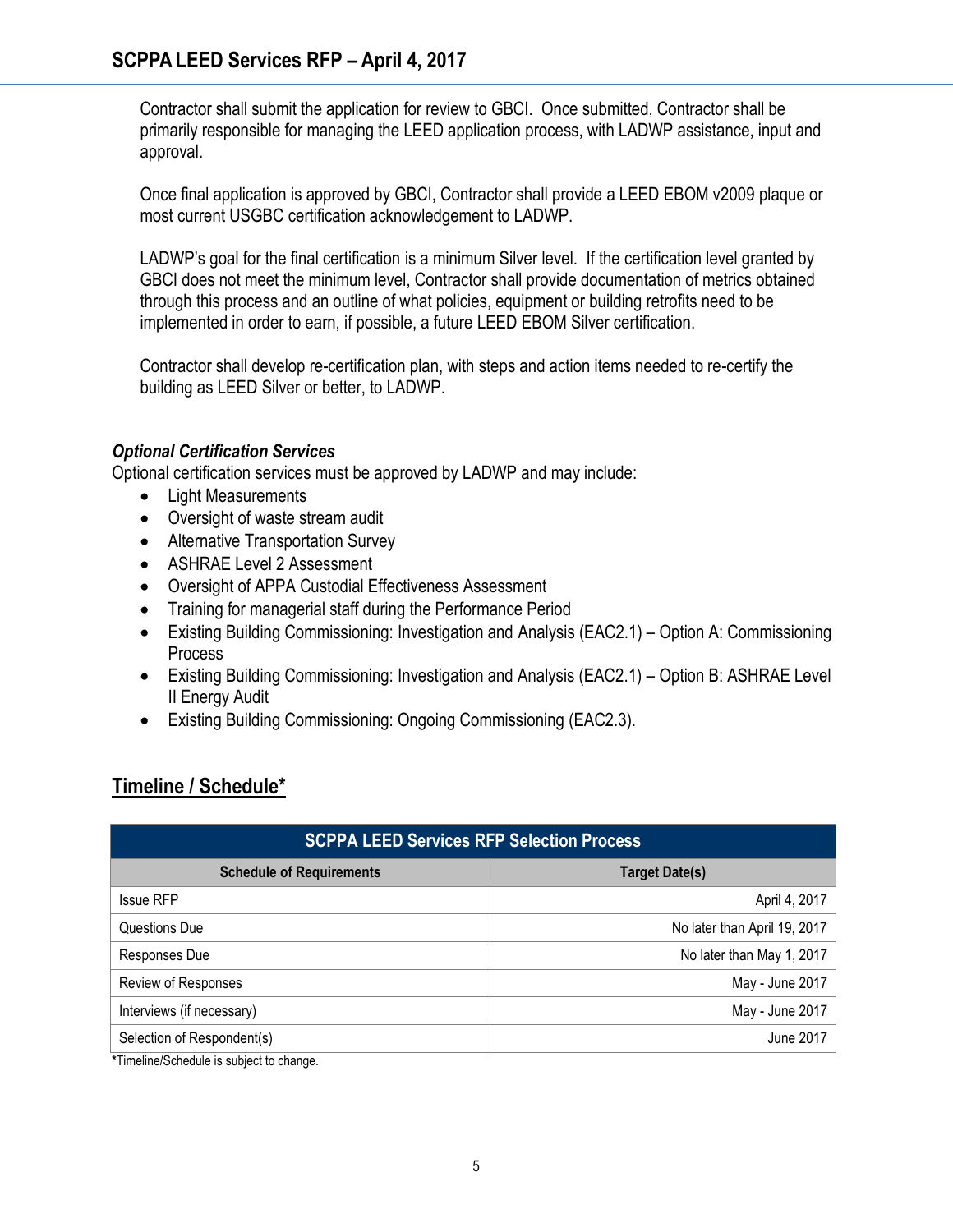# **IV. Proposal Submission Required Elements**

#### 1. **Transmittal Letter Content:**

- a. A brief statement of the Respondent's understanding of the work to be done and commitment to perform the work as scheduled, including:
	- i) statement of work specifications; and
	- ii) reference to any proposed contractual terms and conditions required by the Respondent; and
	- iii) a summary of exceptions taken to the RFP requirements; and
	- iv) any and all expectations from SCPPA including, but not limited to: requirements definitions, strategy refinement, and staffing requirements to support the proposed project or program implementation.
- b. An officer authorized to bind must sign the proposal on behalf of the Respondent and must include the following declarations on the transmittal letter:

"This proposal is genuine, and not sham or collusive, nor made in the interest or in behalf of any person not herein named; the Respondent has not directly or indirectly induced or solicited any other Respondent to put in a sham bid, or any other person, firm or corporation to refrain from submitting a proposal; and the Respondent has not in any manner sought by collusion to secure for themselves an advantage over any other Respondent."

- 2. **Respondent Information**: Provide legal name of Company or Individual, physical street address, the name(s) and title(s) of the individual(s) authorized to represent the Respondent, including telephone number(s) and email address(es).
- 3. **Proposal:** Proposals must include a description of the proposed project or program, how it meets (or does not meet) each of the objectives of this RFP, and a detailed description addressing all of the Areas of Interest. Such submittals shall be no more than 20, double-sided, pages in length. Respondents may also include additional information or offerings for services, products, tasks, task elements and/or functions that may not be part of or included in the RFP, but are deemed by the Respondent to be pertinent and potentially valuable to SCPPA or its Members. Any additional information provided to supplement the Respondent"s Proposal, as defined directly above, shall be clearly marked as "Supplemental Information". SCPPA will have full discretionary authority to consider, accept and/or reject without cause such supplemental information that is not directly requested, included in or made part of the RFP.
- 4. **Fees:** All price proposals should be made based on good faith estimates of the requirements defined in this RFP. Pricing for support services can be presented on a fixed-fee basis or on a time and materials (T&M) basis. One response from the same Respondent can include one or more fixed-fee offerings and one or more T&M offerings. T&M proposals should include all necessary details of the fees, labor rates and service charges associated with any and all service offerings, with an estimated number of hours required for all different levels of labor. These estimates shall not be binding but instead be used as benchmarks for comparative evaluation. Responses do not need to include, but Respondent shall be prepared to provide, a breakdown of the applicable overheads and fringe benefit costs that are part of any labor rates and other direct costs associated with the services to be performed.

Contractor will provide a breakdown of costs per facility.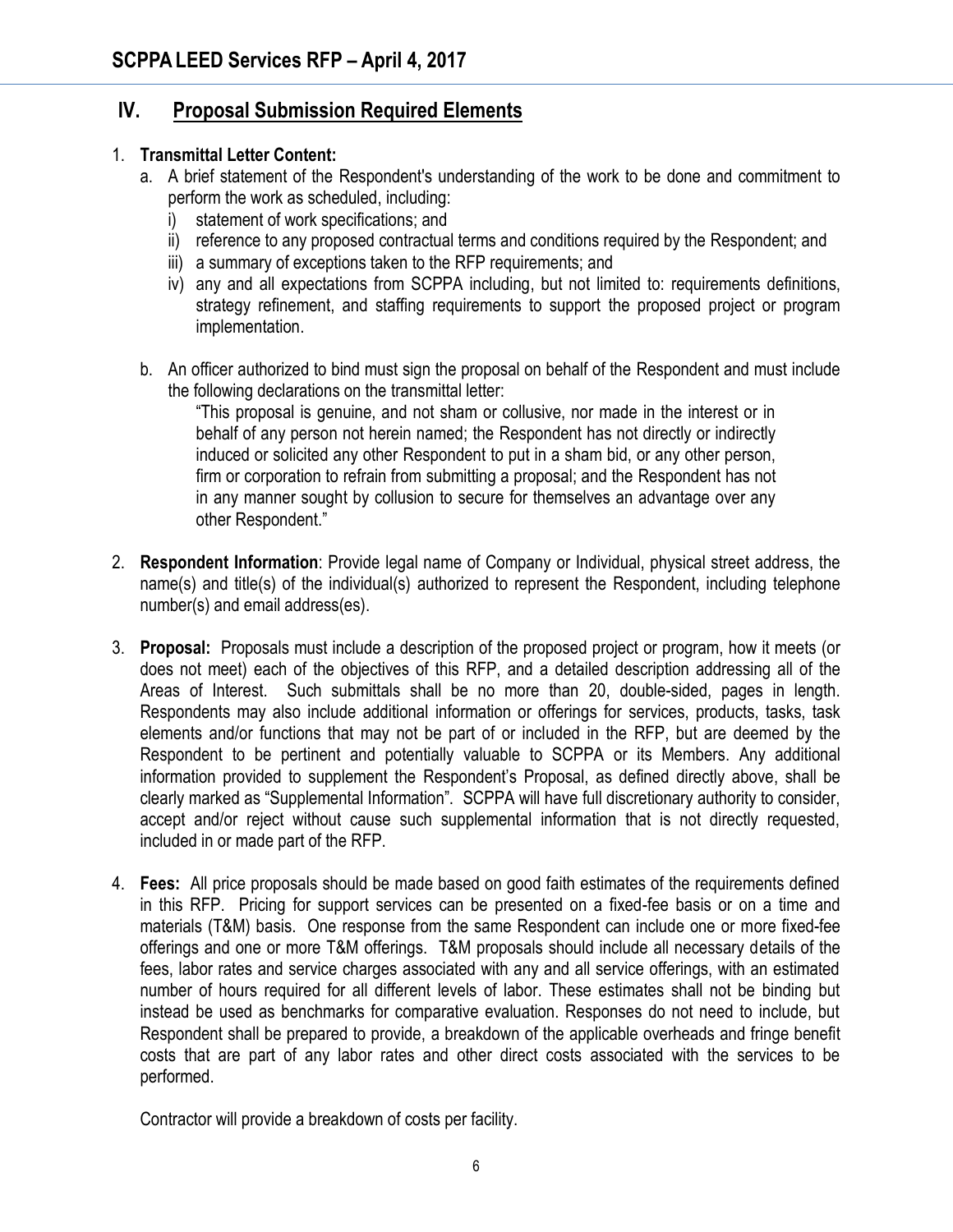- 5. **Experience:** Respondent shall clearly identify project participants and management team, including:
	- a. Describe your firm's experience as may be applicable to this RFP, your organizational structure, management qualifications, and other contract related qualifications, including number of years firm has been in business.
	- b. Specify key employees and describe their qualifications, experience and duties related to this RFP, including the office location(s) where work will be performed, in addition to the physical street address referenced above.
	- c. Provide a commitment statement for the retention and use of key employees as proposed, their availability to initiate and sustain the proposal, as well as planned supplemental employees if key personnel are not available to assure project delivery.
	- d. State whether Respondent will use subcontractors to perform services pursuant to the contract. Should the use of subcontractors be offered, the Respondent shall provide the same assurances of competence for the subcontractor, plus the demonstrated ability to manage and supervise the subcontracted work. Subcontractors shall not be allowed to further subcontract with others for work. The provisions of any contract resulting from this RFP shall apply to all subcontractors in the same manner as to the Respondent.
	- e. Respondent shall indicate any and all pending litigation that could affect the viability of Respondent"s proposal, continuance of existing contracts, operation or financial stability.

#### 6. **References:**

- a. Describe whether the Respondent has, within the last five (5) years, rendered any service to SCPPA or to any of SCPPA's Members, either as a contractor or subcontractor, either under the current Respondent's name or any other name or organization. If so, please provide details (status as prime or subcontractor, brief description of the contract, contract start and end date, the contract administrator name, and total actual contract expenditures).
- b. If the Respondent has not rendered any service within the last five (5) years to SCPPA or to any of SCPPA's Members, then please provide references over that period with the details described above including the counterparty for which services were provided.
- c. Identify existing related or relevant projects or programs which Respondent developed and/or operates that would demonstrate Respondent"s capabilities in this area.
- d. Describe relevant program development and implementation experience, approach, and provide a list of references for similar projects completed.

### **V. Proposal Submission Delivery Requirements**

There will not be an initial Respondent's pre-bid conference associated with this RFP. Clarification questions may be addressed to [bcope@scppa.org.](mailto:bcope@scppa.org)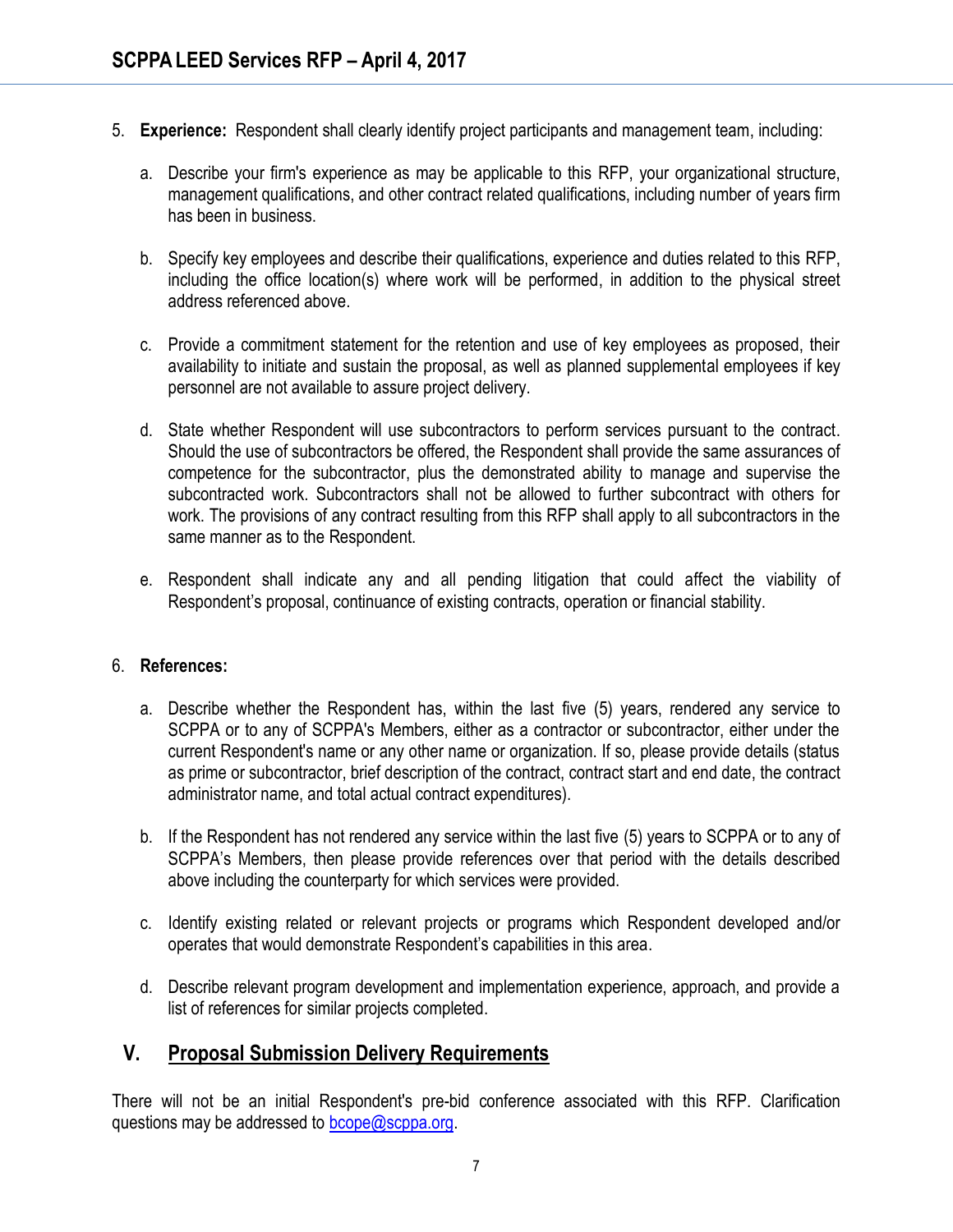The deadline to submit questions on this RFP will be 4:00PM (PDT) on **April 19, 2017**. All questions should be submitted electronically via e-mail to: [bcope@scppa.org,](file://app-server/data/RFPs_RFQs_RFIs/Public%20Benefits%20Committee/Paperless%20Rebate%20Automation/RFP/bcope@scppa.org) referencing **LEED Services RFP** in the subject line. Answers to all questions will be provided to inquisitor via e-mail within 5 business days from the date received. Answers to questions that SCPPA, at its sole determination and discretion, deems to be substantive or that would place the inquisitor at a distinct and unfair advantage to other potential Respondents will be posted on SCPPA's website at <http://www.scppa.org/page/RFPs-Programs>within 7 business days from the date received, but no later than **April 26, 2017**. It is the responsibility of potential Respondents to review this website for any and all postings.

One (1) electronic copy of your submittal must be e-mailed no later than 4:00 pm PST on **May 1, 2017**, to: [bcope@scppa.org](mailto:bcope@scppa.org) with Subject/Title as: **[Respondent Name] LEED Services RFP Submittal**.

One (1) hard copy of your submittal can or may also be delivered to the address below no later than the time and date referenced above, but hard-copy submittal is not required.

> Southern California Public Power Authority **LEED Services RFP** Attention: Bryan Cope 1160 Nicole Court Glendora, California 91740

No contact should be made with the Board of Directors, committees or working group representatives, or SCPPA Members concerning this RFP.

All information received by SCPPA in response to this RFP is subject to the California Public Records Act and may be subject to the California Brown Act and all submissions may be subject to review in the event of an audit.

### **VI. Terms and Conditions**

- 1. SCPPA reserves the right to cancel this RFP at any time, reject any and all proposals and to waive irregularities.
- 2. SCPPA shall determine at its sole discretion the value of any and/or all proposals including price and non-price attributes.
- 3. Proposals may be sub-divided or combined with other proposals, at SCPPA"s sole discretion.
- 4. SCPPA shall perform an initial screening evaluation to identify and eliminate any proposals that are, for example, not responsive to the RFP, do not meet the minimum requirements set forth in the RFP, are not economically competitive with other proposals, or are submitted by Respondents that lack appropriate creditworthiness, sufficient financial resources, or qualifications to provide dependable and reliable services for this RFP.
- 5. SCPPA reserves the right to submit follow up questions or inquiries to request clarification of information submitted and to request additional information from any one or more of the Respondents.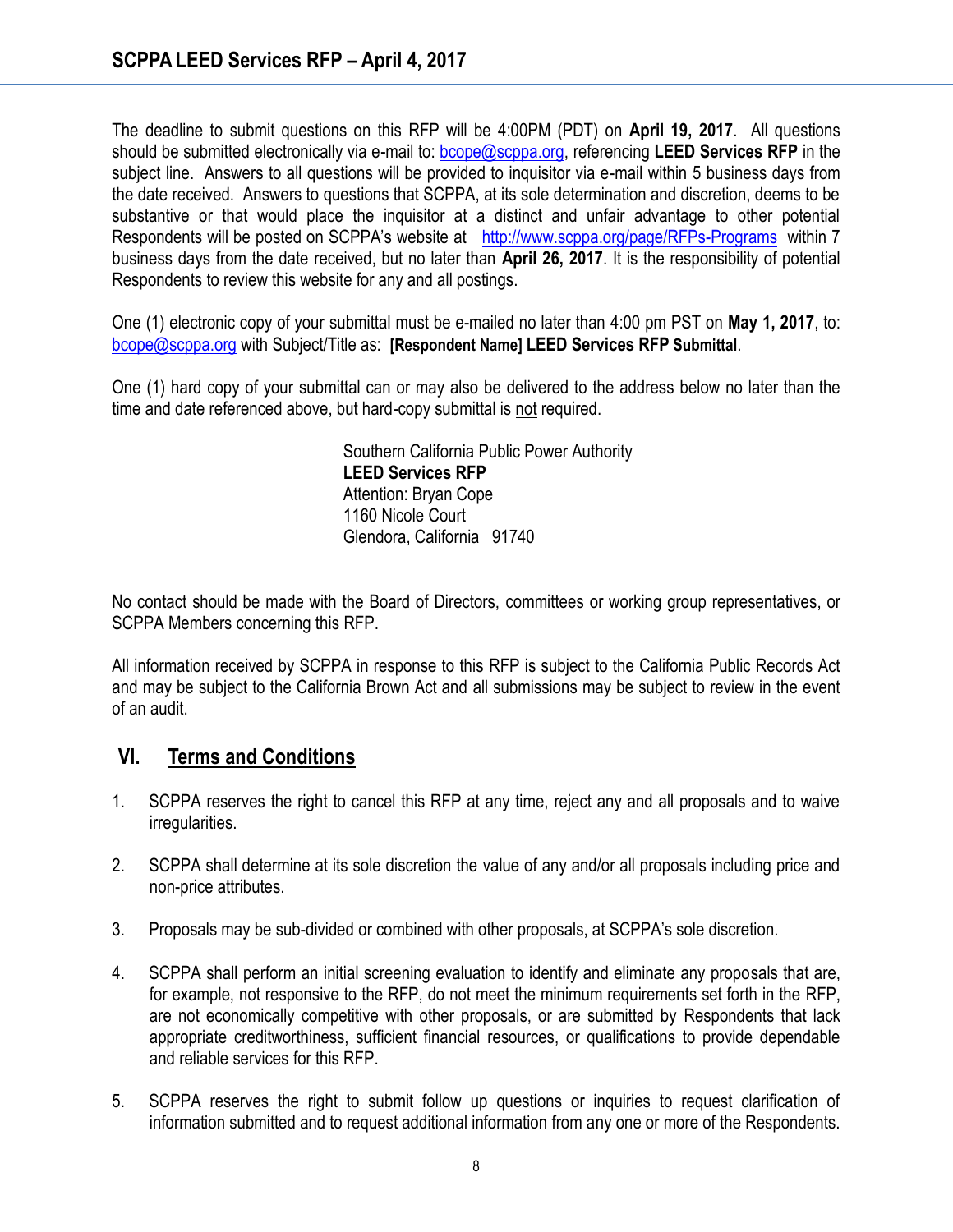- 6. SCPPA reserves the right, without qualification and in its sole discretion, to accept or reject any or all proposals for any reason without explanation to the Respondent, or to make any award to that Respondent, who, in the opinion of SCPPA, will provide the most value to SCPPA and its Members.
- 7. SCPPA may decline to enter into any potential engagement agreement or contract with any Respondent, terminate negotiations with any Respondent, or to abandon the request for proposal process in its entirety.
- 8. SCPPA reserves the right to make an award, at its sole discretion, irrespective of price or technical ability, if SCPPA determines that to do so would result in the greatest value to SCPPA and its Members.
- 9. Those Respondents who submit proposals agree to do so without legal recourse against SCPPA, its Members, their directors, officers, employees and agents for rejection of their proposal(s) or for failure to execute or act on their proposal for any reason.
- 10. SCPPA shall not be liable to any Respondent or party in law or equity for any reason whatsoever for any acts or omissions arising out of or in connection with this RFP.
- 11. SCPPA shall not be liable for any costs incurred by any Respondents in preparing any information for submission in connection with this RFP process or any and all costs resulting from responding to this RFP. Any and all such costs whatsoever shall remain the sole responsibility of the Respondent.
- 12. SCPPA may require certain performance assurances from Respondents prior to entering into negotiations for work that may result from this RFP. Such assurances may potentially include a requirement that Respondents provide some form of performance security.
- 13. Prior to contract award, the successful Respondent shall supply a detailed breakdown of the applicable overheads and fringe benefit costs that are part of the labor rates and other direct costs associated with the services to be performed.
- 14. SCPPA Members, either collectively or individually may contact Respondents to discuss or enter into negotiations regarding a proposal. SCPPA is not responsible or liable for individual Members interactions with the Respondent which are not entirely conducted through SCPPA or at SCPPA"s option or election to engage the Respondent as defined within the RFP.
- 15. Submission of a Proposal constitutes acknowledgement that the Respondent has read and agrees to be bound by the terms and specifications of this RFP and any addenda subsequently issued by SCPPA.
- 16. Information in this RFP is accurate to the best of SCPPA's and its Members" knowledge but is not guaranteed to be correct. Respondents are expected to complete all of their due diligence activities prior to entering into any final contract negotiations with SCPPA.
- 17. SCPPA reserves the right to reject any Proposal for any reason without cause. SCPPA reserves the right to enter into relationships with more than one Respondent, can choose not to proceed with any Respondent with respect to one or more categories of services, and can choose to suspend this RFP or to issue a new RFP that would supersede and replace this RFP.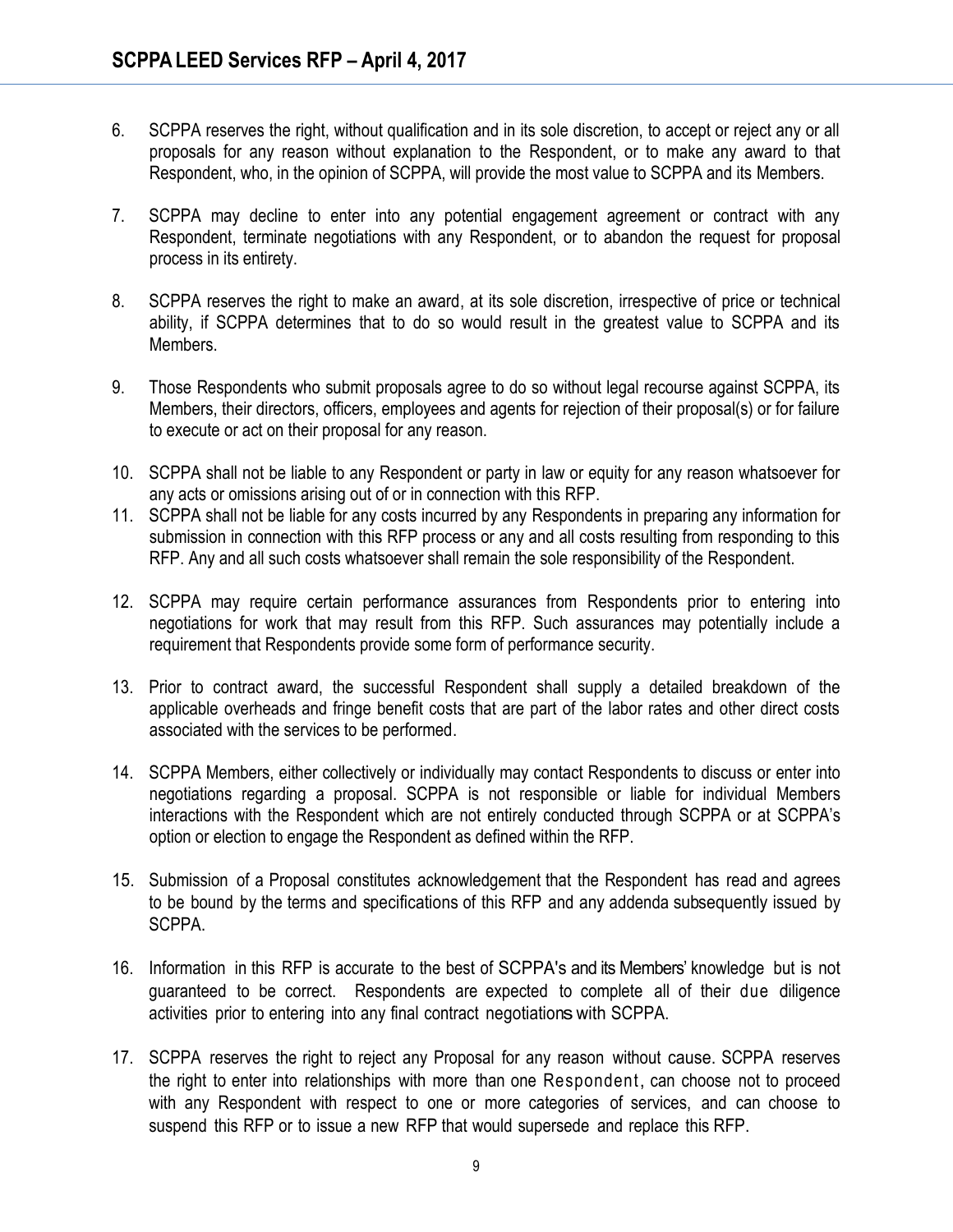## **VII. Additional Requirements for Proposal**

- **1. Consideration of Responses:** Submitted proposals should be prepared simply and economically, without the inclusion of unnecessary promotional materials. Proposals should be submitted on recycled paper that has a minimum of thirty percent (30%) post-consumer recycled content and duplex copied (double-sided pages) where possible.
- **2. Insurance, Licensing, or other Certification:** If selected, the Respondent will be required to maintain sufficient insurance, licenses, or other required certifications for the type of work being performed. SCPPA or its Members may require specific insurance coverage to be established and maintained during the course of work and as a condition of award or continuation of contract.
- **3. Non-Discrimination/Equal Employment Practices/Affirmative Action Plan:** If selected, the Respondent and each of its known subcontractors may be required to complete and file an acceptable Affirmative Action Plan. The Affirmative Action Plan may be set forth in the form required as a business practice by the Department of Water and Power of the City of Los Angeles which is SCPPA's largest Member.
- **4. Living Wage Ordinance:** If selected, the Respondent may be required to comply with the applicable provisions of the City of Los Angles Living Wage Ordinance and the City of Los Angeles Service Contract Workers Retention Ordinance. The Living Wage Ordinance provisions are found in Section 10.36 of the Los Angeles City Administrative Code; and the Service Contract Workers Retention Ordinance are found in Section 10.37 of the Los Angeles Administrative Code (SCWRO/LW0).
- **5. Prevailing Wage Rates:** If selected, the Respondent will be required to conform to prevailing wage rates applicable to the location(s) where any work is being performed. Workers shall be paid not less than prevailing wages pursuant to determinations of the Director of Industrial Relations as applicable in accordance with the California Labor Code. To access the most current information on effective determination rates, Respondent shall contact:

Department of Industrial Relations Division of Labor Statistics and Research PO Box 420603, San Francisco, CA 94142-0603 Division Office Telephone: (415) 703-4780 Prevailing Wage Unit Telephone: (415) 703-4774 Web[: http://www.dir.ca.gov/dlsr/DPreWageDetermination.htm](http://www.dir.ca.gov/dlsr/DPreWageDetermination.htm)

- **6. Child Support Policy:** If selected, Respondent may be required to comply with the City of Los Angeles Ordinance No. 172401, which requires all contractors and subcontractors performing work to comply with all reporting requirements and wage earning assignments and wage earning assignments relative to court ordered child support.
- **7. Supplier Diversity:** Respondents shall take reasonable steps to ensure that all available business enterprises, including Small Business Enterprises (SBEs), Disadvantaged Business Enterprises (DBEs), Women-Owned Business Enterprises (WBEs), Minority-Owned Business Enterprises (MBEs), Disabled Veteran Business Enterprises (DVBEs), and other Business Enterprises (OBEs), have an